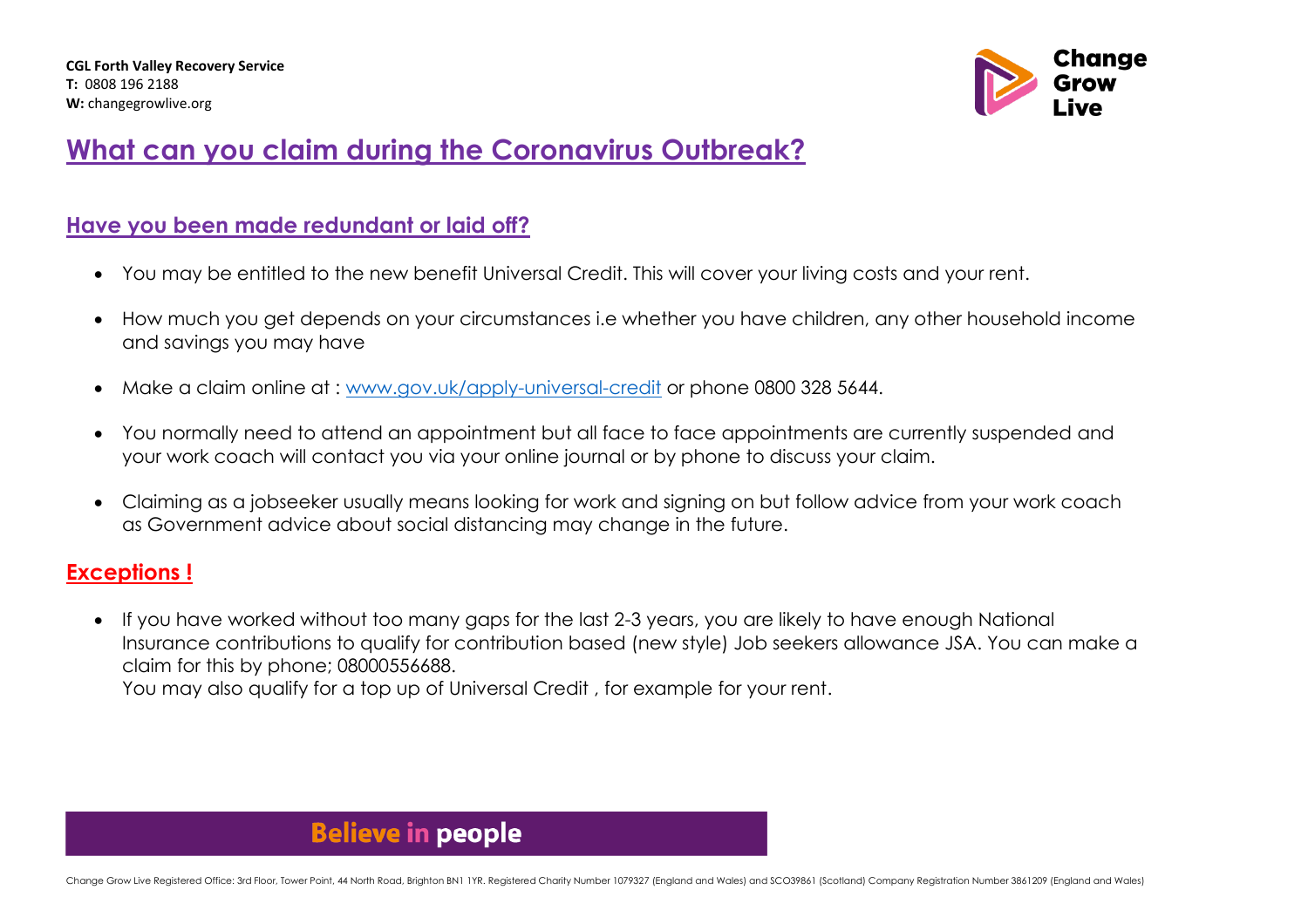

### **Are you self-isolating or ill due to COVID-19 (or caring for someone who is)?**

### **If you are employed:-**

- Claim **Statutory Sick Pay (SSP)** from your employer. You will be paid from Day 1 and your employer may also provide additional contractual sick pay.
- **Phone NHS 111** for a Fit Note (instead of your GP) and give this to your employer.
- Once SSP comes to an end **after 28 weeks** (not before) then go to the following guidance ->

### **If you have been paid off :-**

- **If you have enough NI contributions** you may be able to claim contributory (new style) ESA Employment Support Allowance. You can make a claim by calling 0800 055 6688.
- **If you don't have enough NI contributions or if you have rent costs**, claim Universal Credit. Apply online at [www.gov.uk/apply-universal-credit](http://www.gov.uk/apply-universal-credit) or phone 0800 328 5644

**You won't have to attend any appointments at the Job Centre to start your claim and won't have to attend any medicals to prove you are unfit for work if you are affected by the corona virus.** 

### **Believe in people**

Change Grow Live Registered Office: 3rd Floor, Tower Point, 44 North Road, Brighton BN1 1YR, Registered Charity Number 1079327 (England and Wales) and SCO39861 (Scotland) Company Registration Number 3861209 (England and Wa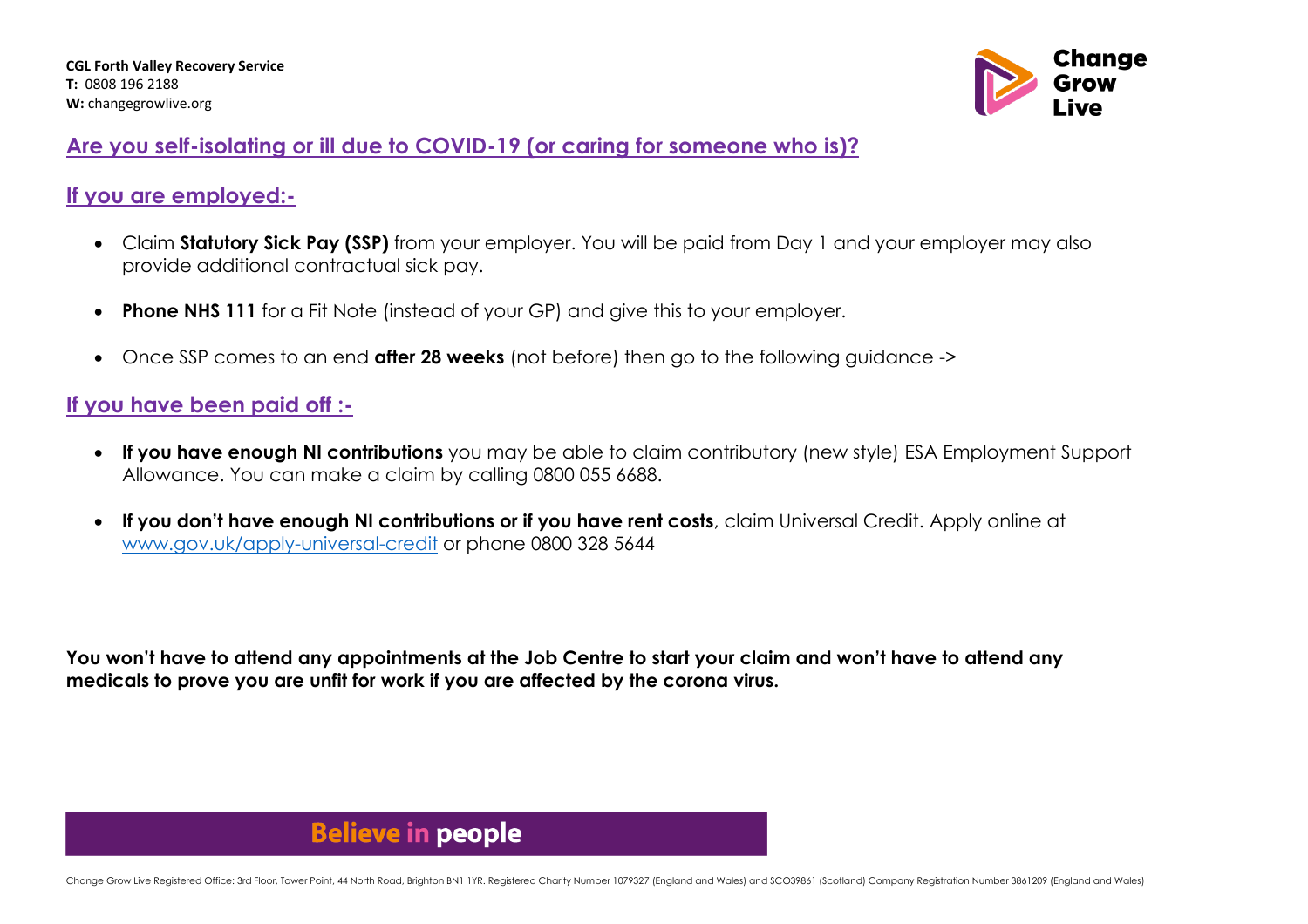**CGL Forth Valley Recovery Service T:** 0808 196 2188 **W:** changegrowlive.org



### **Are You awaiting a medical for ESA/PIP?**

All face-to-face assessments for sickness and disability benefits have been **suspended** for 3 months with effect from 17 March 2020.

You will be notified by the DWP about any alternative arrangements which may involve either telephone or paperbased assessments.

**If you claimed ESA because you are affected by the corona-virus because you have symptoms or are self-**isolating (or need to care for someone who is), you won't have to attend any medical to prove you are unfit for work.

#### **You can get a fit note from NHS 111 rather than your GP.**

### **Are you self-employed?**

- Claim Universal Credit. **Make a claim online** at : [www.gov.uk/apply-universal-credit](http://www.gov.uk/apply-universal-credit) or phone 0800 328 5644.
- If you claim Universal Credit and you are directly affected by coronavirus or are self-isolating, the **Minimum Income Floor** won't apply to you for the duration of the outbreak.
- This means that your **actual** self-employment earnings will be taken into account each month not estimated earnings based on how much you're supposed to work each month.

### **IF IN ANY DOUBT PLEASE GET ADVICE AND CONTACT JOB CENTRE PLUS ON 0800 328 5644**

All information correct as of 19.3.20

### **Believe in people**

Change Grow Live Registered Office: 3rd Floor, Tower Point, 44 North Road, Brighton BN1 1YR, Registered Charity Number 1079327 (England and Wales) and SCO39861 (Scotland) Company Registration Number 3861209 (England and Wa